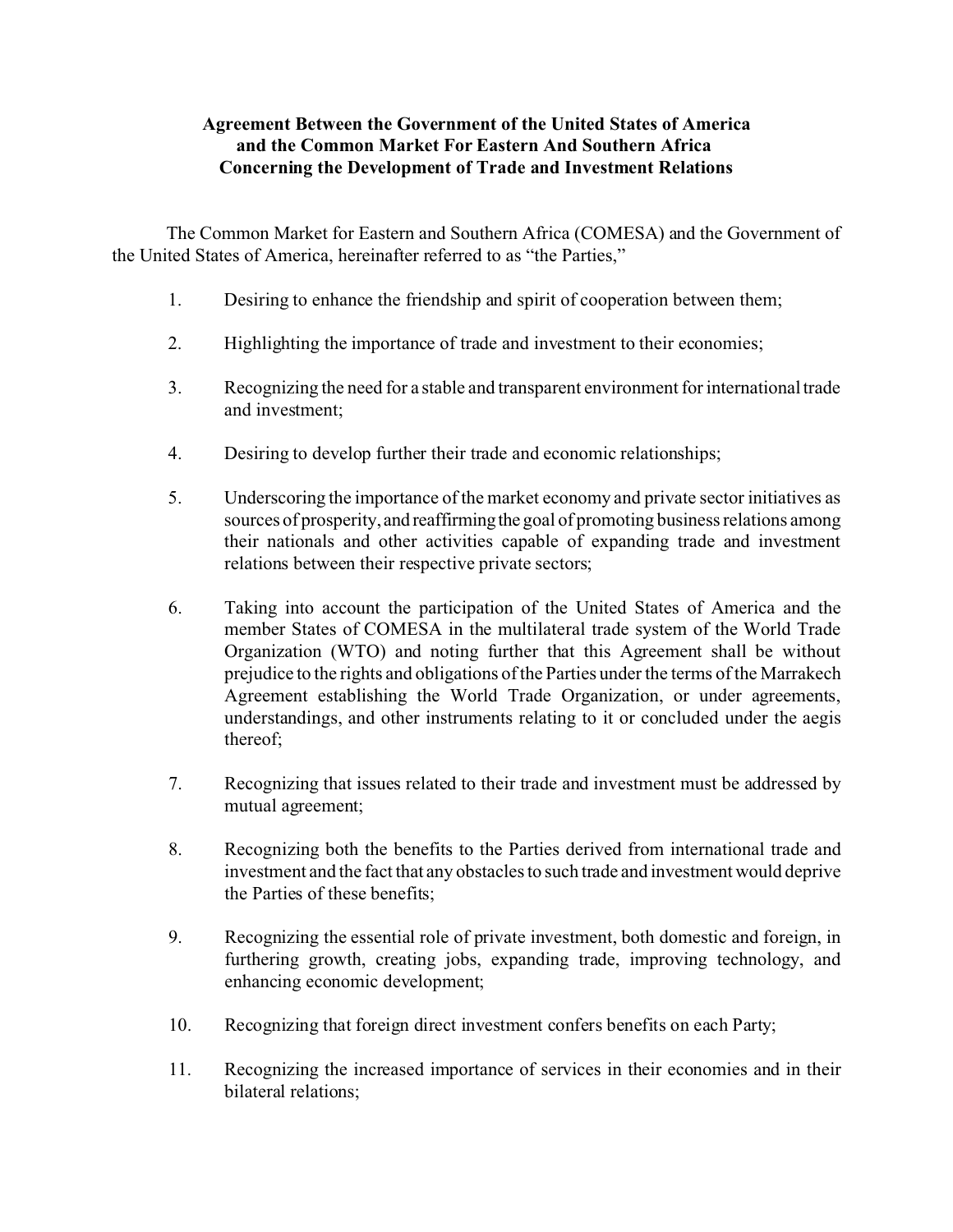- 12. Taking into account the need to eliminate non-tariff barriers in order to facilitate greater access to the markets of both Parties;
- 13. Recognizing the importance of adequate and effective protection of intellectual property rights;
- 14. Recognizing the importance for the economic prosperity of the Parties of embarking on a path of compliance with, and promotion of, fundamental, internationallyrecognized labor standards;
- 15. Desiring to ensure the necessary relationship between trade liberalization and general environmental protection policies, in furtherance of sustainable development; and
- 16. Considering that it would be in the mutual interest of the Parties to establish a mechanism between them for encouraging the liberalization of trade and investment;

Have reached the following Agreement:

### **Article One**

For the purposes of this Agreement, the following definitions shall apply:

"Council" means the Council on Trade and Investment, established in Chapter III of this Agreement;

"WTO" means the World Trade Organization;

"Secretary General" means the Secretary General of COMESA;

"COMESA" means the Common Market for Eastern and Southern Africa, established by Treaty on 8 December 1994;

"USTR" means the United States Trade Representative.

#### **Article Two**

The Parties affirm their desire to establish cooperation between the member states of COMESA and the United States of America to:

- (a) develop and expand trade in products and services;
- (b) promote the adoption of appropriate measures to encourage and facilitate trade in goods and services; and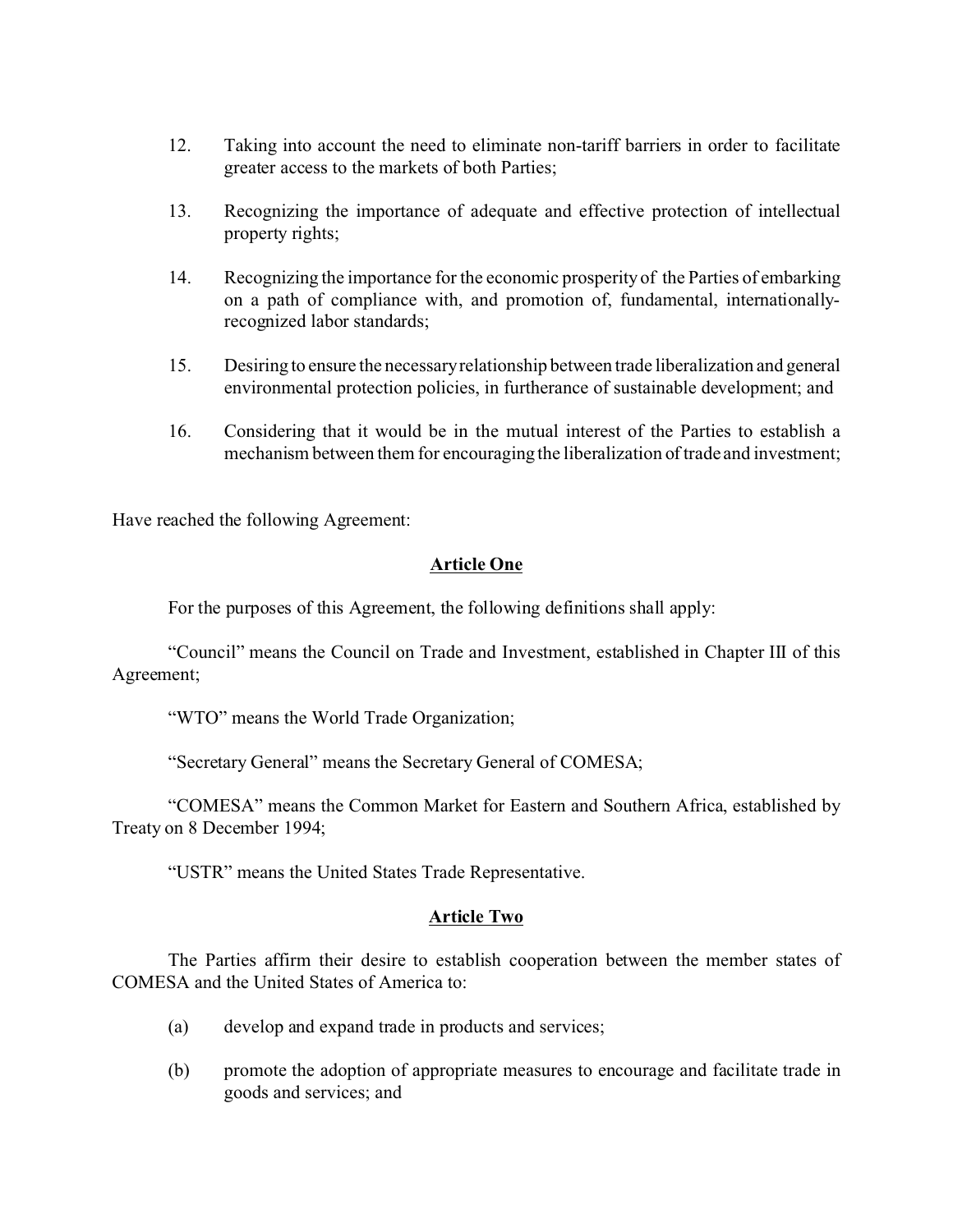(c) secure favorable conditions for long-term investment, development and diversification of trade.

#### **Article Three**

The Parties agree to establish a Council on Trade and Investment, comprising their representatives. COMESA shall be represented by the Secretary General, assisted, as necessary, by such other officials or persons as may be designated. The Government of the United States of America shall be represented by the Office of the United States Trade Representative (USTR), assisted by officials of other government agencies, as necessary.

### **Article Four**

The Council shall meet at such times and in such places as agreed by the Parties. The Parties shall endeavor to convene a meeting of the Council at least once a year.

### **Article Five**

The role of the Council shall be to consult on specific trade- and investment-related issues of special interest to the Parties. The Council shall also be responsible for identifying and working towards the removal of impediments to trade and investment, and to coordinate, as necessary, the Parties' efforts in fora dealing with subjects of mutual interest.

#### **Article Six**

Each Party may raise for consultation in the Council any bilateral trade or investment matter. Requests for consultation shall be accompanied by a written explanation of the subject to be discussed. Council consultations shall be held within no more than six months of the date on which the request is submitted, unless the Parties decide otherwise.

#### **Article Seven**

For the purposes of further developing their trade and investment, and with a view to achieving a steady increase in the pace of trade in products and services, the Parties may conclude further agreements, particularly in the areas of commerce, taxation, intellectual property, labor, and investment. This Agreement shall be without prejudice to the rights of either Party under its domestic law, its regulations, or any other international legal instrument to which either is a party.

# **Article Eight**

This Agreement shall not apply as between the United States and any State acceding to COMESA if, at the time of accession, either does not consent to such application.